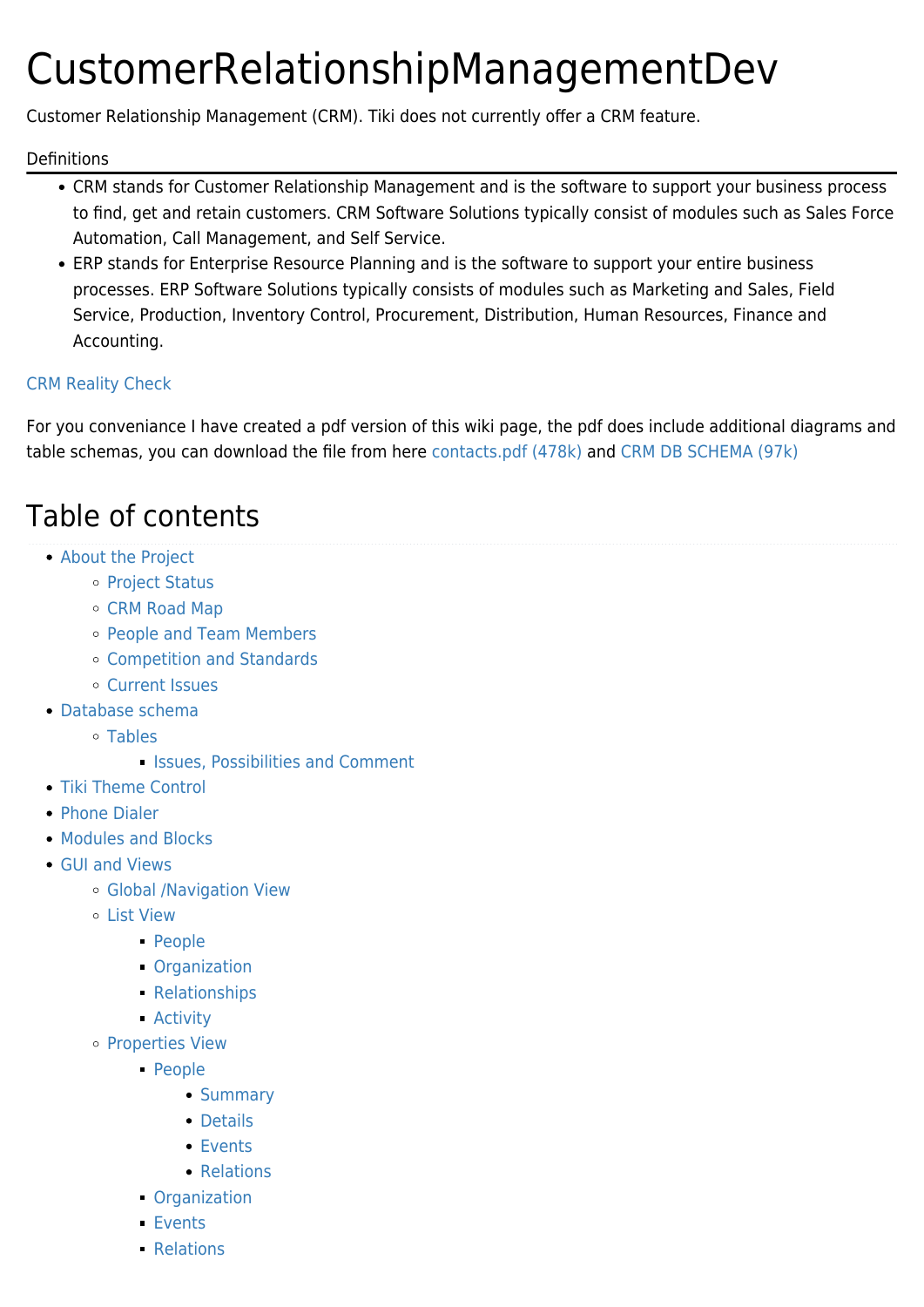- [Discussion/Participation](#page--1-0)
	- [Some random thoughts and comments:](#page--1-0)

# About the Project

#### Our Goals

The aim of this project is to create a set of CRM/ERP features for tiki, these will include a contact manager, relationship manager as well as various contact based activities such as Calls, Notes and Tasks. Key Features

- Completely web-based, no need to install special client software.
- Manage your contacts and accounts from one integrated web interface. Sales professionals can organize and manage their customers and accounts with ease and powerful functionality.
- Records and tracks all your communications with your contacts, giving you a more precise history of each relationship, allowing you to extract more information and value from your database.
- Create custom fields based on relationships,
- Associate your contacts with various tiki categories.
- Create Folder in-order to segment you contacts, for example customers, suppliers etc.
- Easily associate a particular contact with an opportunity using point-and-click functionality.
- Organize and prioritize your short-term and long-term activities using the to-do and calendar, enter events or to-do items ahead of time and print out your daily to-do schedule and calendar whenever you require it.

The core CRM functions will be built on the contacts module and will leverage form existing tiki features, such as:

- Calendar module from mose will be used to schedule events for a specific contact or group of contacts.
- Trackers will be used to track user task and other user defined activities.
- We also plan to add projects, and products some time in the future.
- In the future we would also like to use the workflow feature to define the process for creating new contacts, relationship/opportunities etc.

#### How we plan meet our goals

At the heart of a CRM, ERP and many other groupware solutions are people and companies, therefore we plan to start by building a contacts system, similar in concept to outlook and then build on this with additional CRM functionality.

#### The Contacts Module

The contacts module will be based on relational entities, where an entity can be defined as a person, or organisation (company, school, family etc). The relationship between entities is M:M in that a single entity can have relationship with any other entity (for example eSTEVE-&qt;rFather-&qt;eAaron or eJoe- $\&grrEmployee-&gref;eSi3-LTD$ ).

Contacts will provide the following key features

- People, provides basic address book functionality and will allow you to specify site (public), myContacts as well as group based contact groups. Each person can be assigned to a company using the primary company of the person entity.
- Organizations/Companies, provides the ability to define companies, departments as well as the roles (see relationships) people play within that department. The main idea is that a company could use this as the base to a HR module.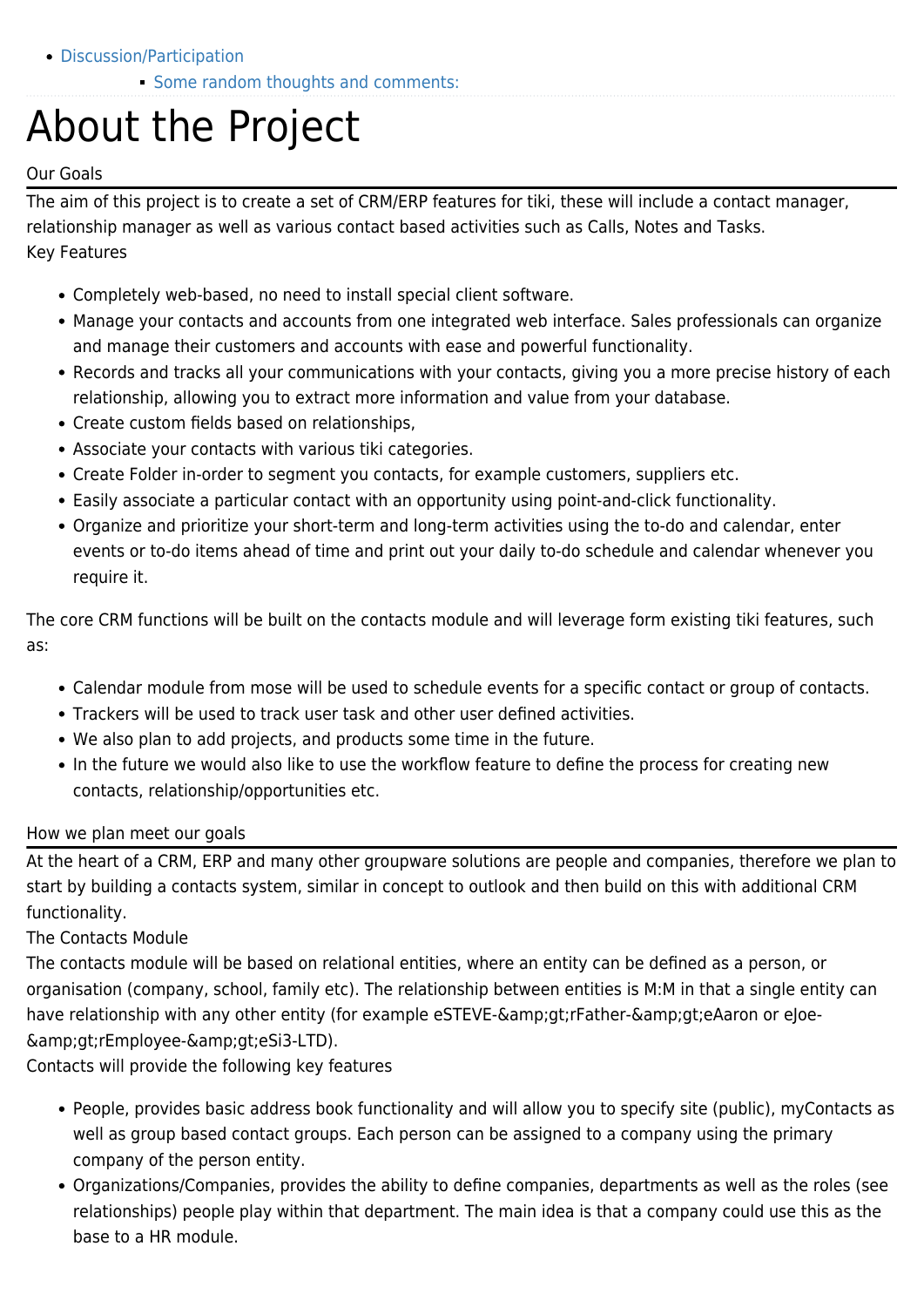- Relationships, is used to map relationships between entities (originally department lookup table), these relationships can be Person-2-Person(father of), Company-2-Company (e.g. departments) as well as Company-2-Person or Person-2-Company. This is effectively a lookup table (idSource, idTarget, Cat(cust, supp, user), )
- Activity is used to centralize and record the activity of an individual person, company as well as those based on relationships (group of people/companies).

Important Note: Although the activity functionality is key to a CRM it is not deemed part of the contact module/application/feature, but should be implemented as a separate tiki feature. I will probably use trackers for this, although it would be nice to create some kind of shared scheme/table. This would allow me to list all the entries in the table base on my contacts id [Source (e.g. contacts) | Source Record id| Destination (e.g. trackers) | Content Id (tracker 21)]

## Project Status

Good news finally we think we have a db structure to work with, any comments about the design would be appreciated as it is a bit of a compromise, in that we have broken third normal form (duplicate attributes) but for performance reasons. The design was intended to be flexible as possible in-order to allow ldap mappings, in that all entities (people, organizations) and their units (departments, holiday home) could be defined using attribute sets. However after some testing we came to the conclusion that the performance hit would be to great on large data sets, so we duplicated primary attributes in the entity table. It is also questionable whether or not we should have separate tables for attribute sets and relationships, the main difference being other entities can participate in relationships. Referee to db section for information on how to obtain the schema and software.

The project is really still in the design stage, so please feel free to contribute. We intend to get the core contacts working over the next fee weeks, and will start implementing additional CRM features once the contacts module is stable. At this stage is CRM functionality is not part of the tiki CVS, once the feature is functional it will be left to the core tiki developers as to whether they want to distribute CRM as part of tiki.

Everyone is welcome to help and make suggestions in whatever way they fell they can.

## CRM Road Map

Version 1

- Ldap mappings for standard entities<http://ldap.akbkhome.com/>(not relationships) Person=OrgPerson, Organization=Org and Department=OrgUnit.
- Each standard entity can be extended with any number of additional user defined fields;
- iCal output used to schedule a task by one person to be performed by another! A contact schema is normalized in the rfc2445<http://www.ietf.org/rfc/rfc2445.txt> this definition will be supported by tiki calendar by mose.
- Import, VCARD, CSV, LDAP-&qt;LDIF, SQL
- Export, VCARD, CSV, LDAP-& qt; LDIF, SQL

#### Version 2

- Create user from contact!
- Delete/remove LDAP entry for this contact and/or its relationships
- Add additional contact-class-tables using phpMyEdit for db and phpMyForm for layout.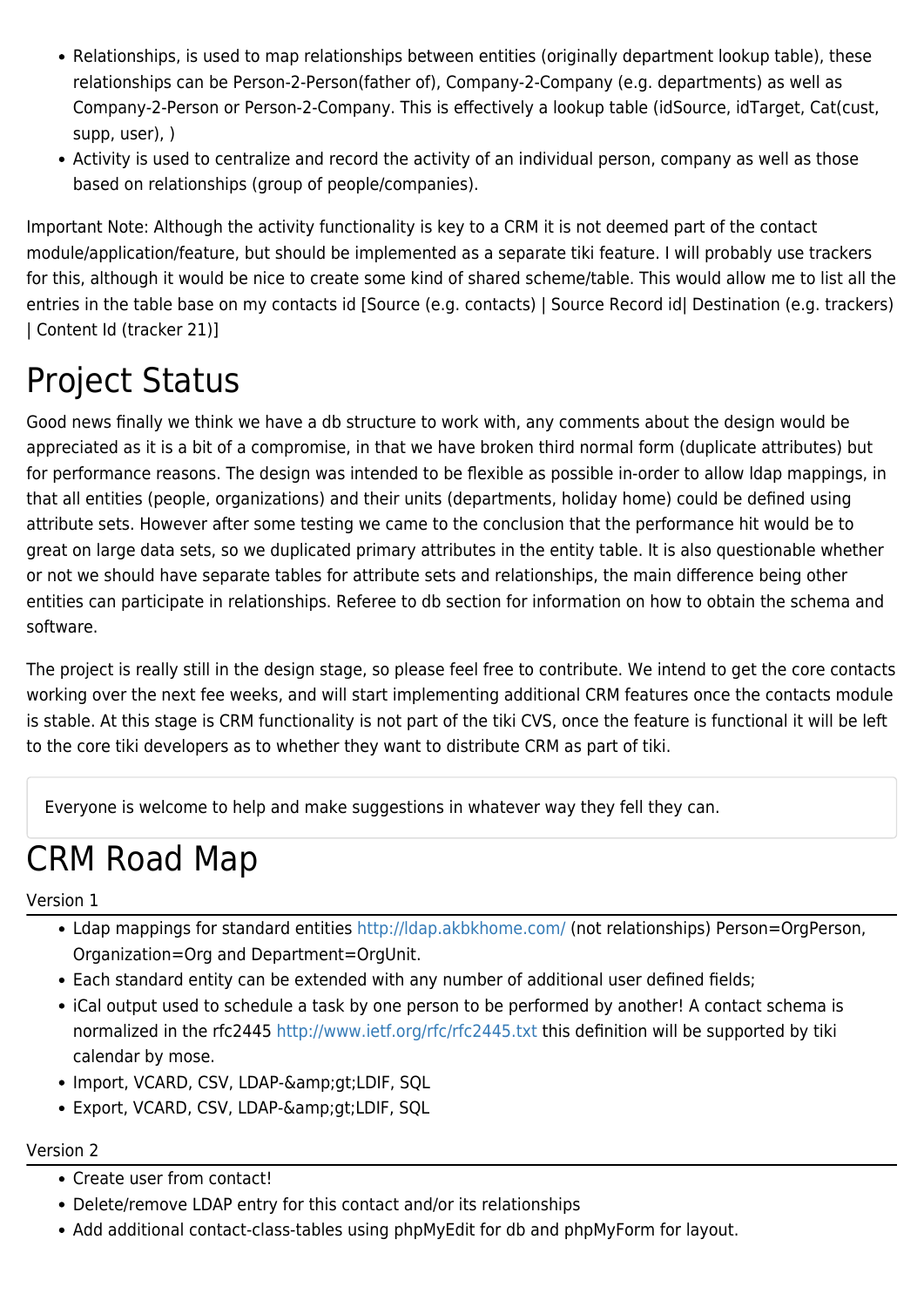- Print, PDF Contacts list, BizCards
- WebMail->Contacts, could be replaced with this module.
- Member list-& gt; could be used as a to provide a list tiki site users, by adding the importing the user list and then assigning them to the site group.

#### Version 3

- Voice tags for each user, this allows the user to simple say "call??? followed by "contactname??? each user needs to configure these feature.
- Synching groupware features with Palm, PocketPC, Symbian, etc would be a  $\&$ amp;quot;nice to have & amp; quot;. Note: You can do this from version 1 by exporting your contacts from you PDA aware application (e.g. outlook) and importing them using CSV or VCARD.
- Single click publish this contact to ldap server, this can be done manually in version 1 using the export to ldap->ldif.

## People and Team Members

Just me at the moment  $\mathbf{\times}$  but eveyone is welcome!

I hope when we start providing some tangible code that some of the more talented tiki gurus will provide help, code etc.

I think mose will be involved at some point and also hope to enroll the expertise of Ben. who kindly left this note: FYI - We have created a fledgeling CRM module (more Sales Force Automation) and integrated it with Quickbooks. We track Customers, Sales Reps and Leads. [Ben Tallman](https://tiki.org/UserPagebtallman)

## Competition and Standards

Their are many groupware and standalone php based solution that offer some of the capabilities that will be present in tiki CRM, here is a short annotated list of some of the solutions I have played with.

#### Groupware

- http://www.moregroupware.org/ Nice and simple GUI and has nice company relationships and partner modules, also has a really cool looking web mail app.
- http://www.phprojekt.com/ provides a wide range of functions, none of which really excel, although the calendar module looks pretty neat.
- http://www.phpgroupware.org/ Latest release includes some theme and CMS support, generally this has a good contacts and project management capability we could add these to tiki
- http://www.hilckmanngroep.com/sourceforge/ has a very nice and simple interface with pull-down menus, some nice design ideas but a little limited in functionality.
- http://www.dotproject.net/ has a nice windows feel to it, but little substance
- http://www.tutos.org/homepage/index.html if you figure out how you are supposed to use this system please let me know, it took me few hours to figure out how to add a user! Just call me Dumbo J
- http://dcl.sourceforge.net/ Double Choco Latte is more of a tracking tool for project/product not sure how this fits? Nice calendar popup. Appears to be a port of phpgroupware.
- http://www.phpcollab.com/phpbb/index.php is a project management tool, primarily aimed at software nice gant chart
- http://www.relata.org/ (next version won't be GPL) simple GUI, but I would never pay for this so good luck on what every they are going to do.
- http://www.anteil.com/ This one looks pretty good.
- http://www.customer-touch.com/ Demo Ok but really a bug tracking system and nothing more, bugzilla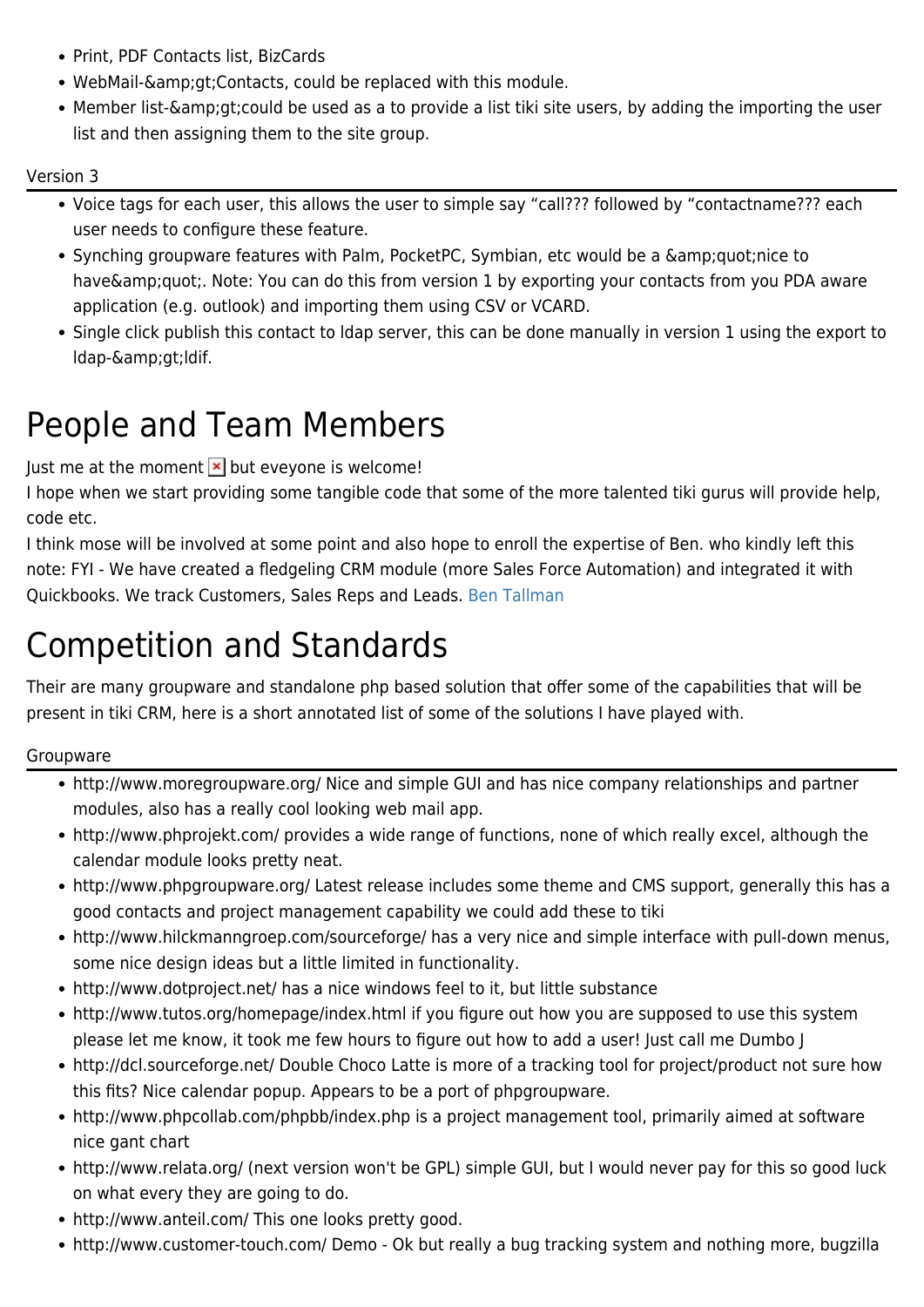and a number of other solution are more practical

- http://www.guanxicrm.com/ clone of moregroupware, which is uicode compliant? They are also building an xoops module for this which may be good! As xoops was my second choice after tiki as the foundation.
- http://e-crm.sourceforge.net/ could not connect to demo!
- http://crm-ctt.sourceforge.net/ nothing more than a tracker, but has a very clean interface and uses a lot of mouse over stuff! Need to install and play with it!
- http://issue-tracker.sourceforge.net/ another tracker, but has escalation support and instant email notifications. Although no demo available, must install and play!
- http://www.leads4web.de INSTALL FIRST could not read German, but screen shot looked interesting!
- http://www.limerence.net/ An invoicing piece of software
- http://openrcm.sourceforge.net/ last update was in May 2002, which means its fantastic or crap? Have not played with it.
- http://assistant.sourceforge.net/ INSTALL at 250k this has got to be worth installing!
- http://sourceforge.net/projects/egs/

LDAP Specific References

Please see [LDAP](https://tiki.org/LDAP)

## Current Issues

The addition of relationships make that database design more complex than originally anticipated, which in turn is going to makes csv, vcard and ldap import/export more complex.

How to exploit the functionality provided by the following tiki features from contacts?

Watchers can be used on a object-by-object basis's in-order to allow the user to be notified of changes/updates to that object. Each object may have a number of different events that can be watched for. Events can be emailed to the user or added to their internal message list.

Watches (uid | event | object | hash | title | type | url | email)

ActionLog is used to log the activity of a user

ActionLog (Create | Delete etc) ModifiedOn | PageName | User | IP | comment

Programmed Content can be used by publishers/admin to schedule when a object will appear on the site as content.

ProgCont (pid | contentId | publishdate | data)

NotificationLib provides a means to send an email to a user when an action occurs

# Database schema

This section describes the current database design for the CRM engine. The schema was created using DBDesigner4 which is available form <http://www.fabforce.net/products.php> the XML data file is available Contacts.xml (96.56 Kb) and can be used to directly create and modify the database tables.

The following ERM show the high level relationships between the tables.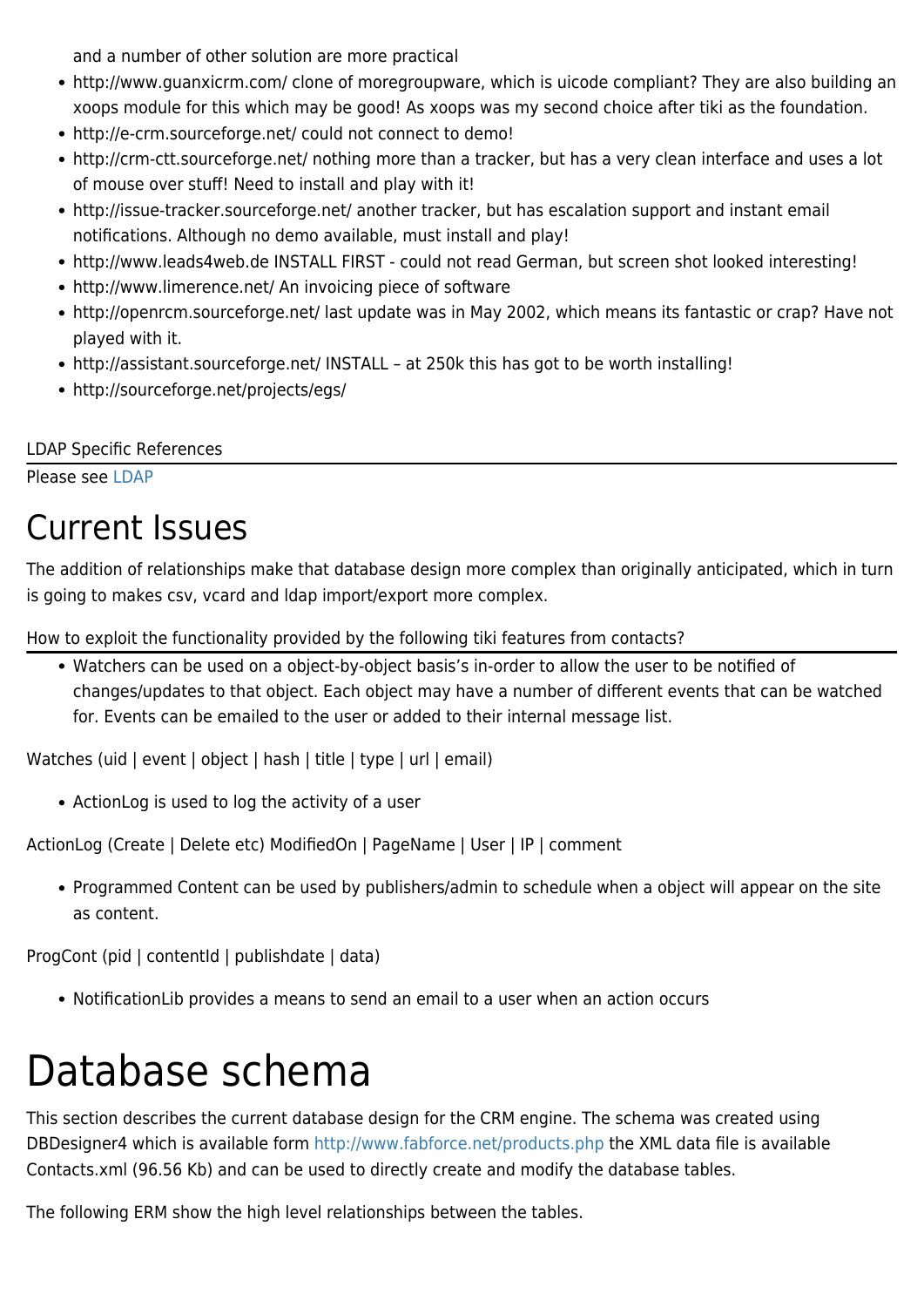## Tables

The following section describes each of the entities show in the erm.

#### CRM Entity

The entity table is used to store the primary contact details for either a person (default when imported) or Organisation (e.g. company, school etc.).

Primary details include

- Entity definition (e.g. first, middle, last name etc)
- Primary unit (e.g. home) includes an address, telephone numbers, url list and email list.
- Primary attribute are currently retrieved from attributes table, but we include them here in future if performance becomes an issue.

**Design Notes:** The entity table was designed to for speed, in most cases all the properties that make up an entity can be defined in this table, with the exception of entity attributes which vary depending on primary purpose of the system. Additional units (address and phone numbers), email and url's can be defined at any time, however when creating these we must ensure that a primary unit exists (properties from this table) before creating a new one, if they do not we must create it before creating the new unit. This is required in-order to allow the primary (this table) properties to be substituted with new properties by setting the primary flag.

We did toy with the following concept, but decided that the performance hit would be too high, by replacing the entity definition (currently first last middle name) with a single description/name field and move the (first last middle name etc) into the attributes table. This would allow the system to be extended with any number of new entities for example projects etc. Although this type of definition is very flexible it is at this point deemed to abstract to be comprehend easily, even by the system developers.

#### CRM Unit

The unit table is used to holds an entities paper address and phone contact details as well as providing a link to one or more, email, and url entities. Each unit has a name that describes the unit (e.g. Home, Office, Beach House, Sales Dept, etc.) and should be viewed as a container-link for url, emal as well as to other entities (relationship and roles) which have defined attributes.

**Note:** in the future we may replace the unit definition with a single description/name field and move the fields into the attributes table. This would allow the system to be extended with any type of unit definition. Although this type of definition is very flexible it is at this point deemed to abstract to be comprehend easily, even by the system developers.

#### CRM Unit EMail

Provides a list of email address and associated parameters for each email address, such as usePlain Text, use public key etc. Email will display a dialogue to select the primary email address; it's setting as well as a list of other email addresses for this contact entity.

**Note:** could use tiki\_user\_email table for this.

#### CRM Unit URL

Provides one or more url details, including any login id and password required to access the url. The url will

 $\pmb{\times}$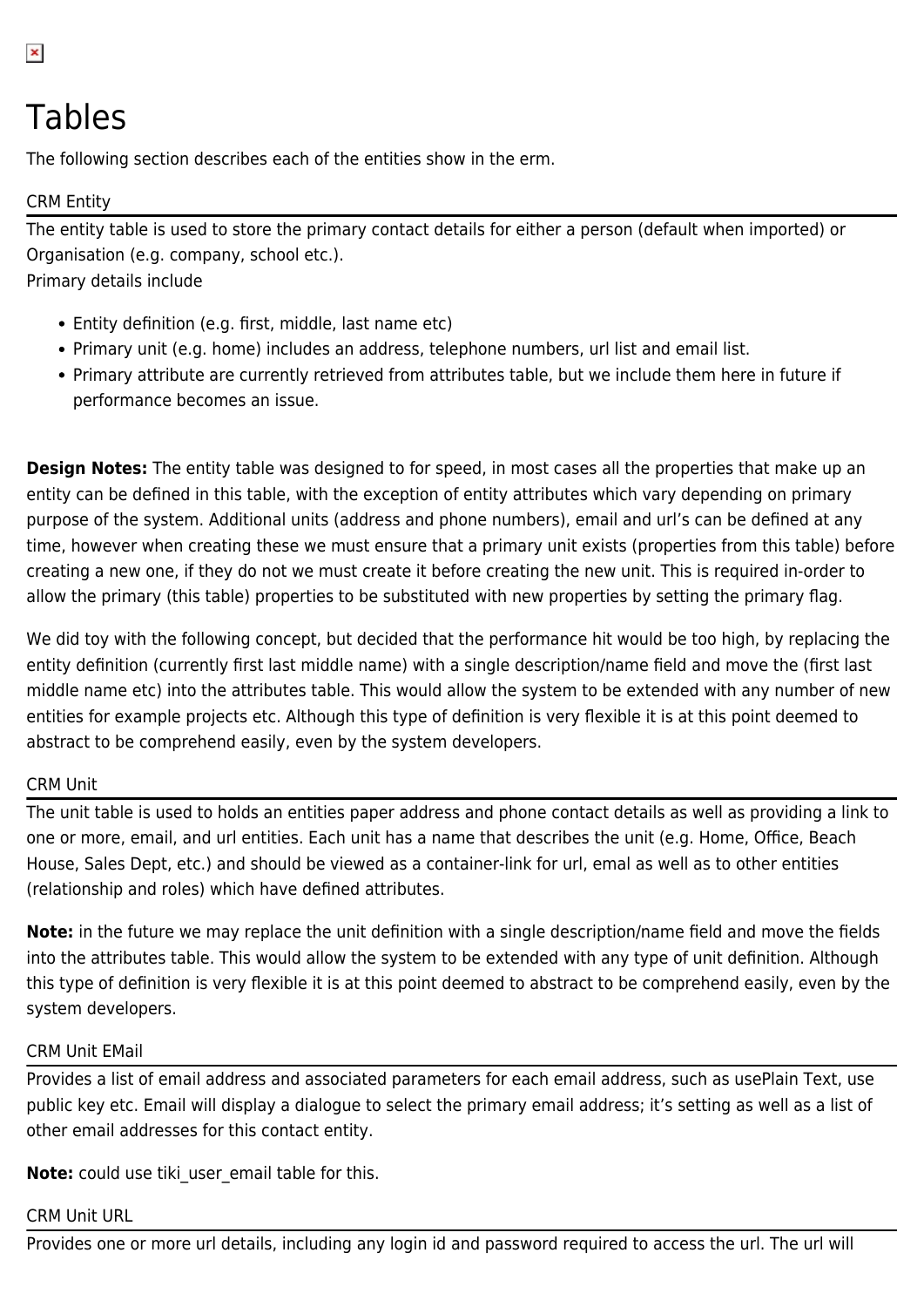display a dialogue to select the primary url (e.g. website), it's account and password information, as well as a list of other website for this contact entity.

**Note:** This would be the ideal place to store net meeting and other real-time connection information. We could use directory Links (aka featured links) for this feature. Directory could be extended with comments, attachments and a picture to represent the category and or site. User bookmarks is should be integrated with directory. Tiki category sites used by directory should be renamed directory sites category as it appears to be part of tiki categories. We could extend the directory with uid and password and use the directory instead. Although we may have an issue with updates as directory cats are assigned directory admin?

#### CRM Synchronization

The synchronization table holds the information required to connect to external systems in-order to exchange packets of information between distributed entities.

This table will also be use to hold the configuration information for the following:-

• LDAP Import allowed [] + LDAP server/login details []

**Note:** for additional comments please refer to comm servers and crm folders. We need a method to store and schedule ldap imports/exports/updates as well as any RSS/RDF feeds we wish to establish for crm-entities.

The crm unit url table also serves a very similar role. IMO the best thing is to create a similar solution to tikisend-obejcts but with the addition of an interval setting and perhaps a name and description field. We also want to be able to select multiple servers for communications for each crm\_folder.

**Note:** tiki currently provides similar functionality in the following features, it appears that many of these could be merged into a single comms lib. tiki dsn - requires login information tiki rss modules – tiki-send-objects - used for articles (received-article) and wiki pages(received pages) tiki-send-blogs tiki-rdf-xxx when it becomes available tiki admin external wiki tiki newsservers

#### CRM Sync List

Provides a means to allow each folder to be synchronized with one or MORE systems.

#### CRM Attribute List

Attributes are simply a set of user-defined fields that can be associated with an entity as well as each of its units. Each attribute set can also be associated with one or more participants in-order to form links between entities; these relationships are described using attributes.

#### CRM Attribute Definition

The role definition table is based on the tracker table and is used to define a role and its attributes.

The role definition table is based on the tracker table and is used to define a role and its attributes. Definition allows you to add, remove and configure a relationships attribute set, for example. Type: org/person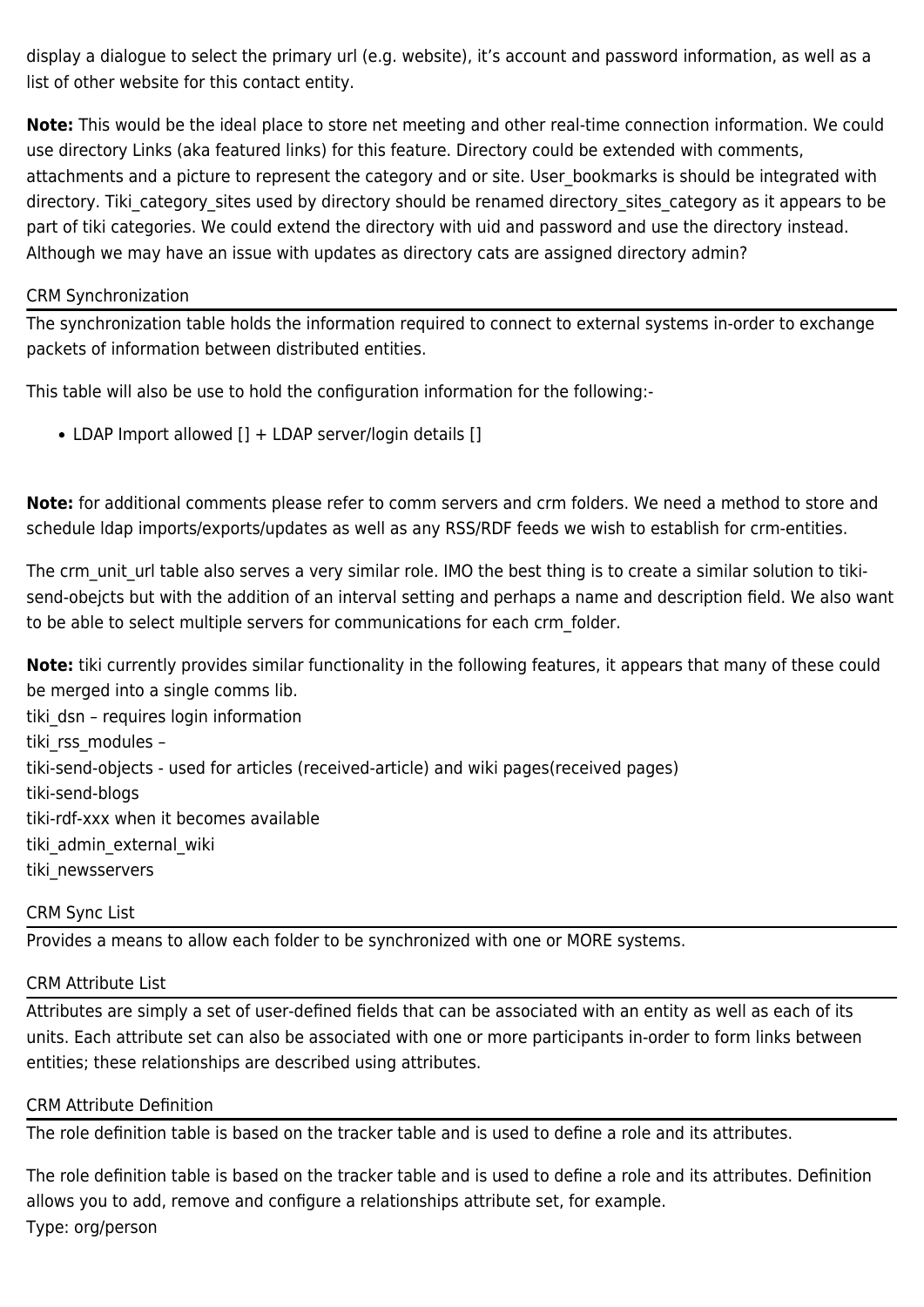Entity (FN) Name: Compartment/unit: N/A, ALL, Select Role: Attributes Field 1: value Attributes Field 2: value Attributes Field 3: value Attributes Field 4: value Attributes Field 5: value Attributes Field 6: value

#### CRM Attribute Fields

The role field's table is based on the tracker field's table and is used to define each of the attributes associated with a role.

**Note:** need to extend the current table to include Type: [chkbox, option, listbox, multi-chkbox, mulit-opion](https://tiki.org/chkbox,%20option,%20listbox,%20multi-chkbox,%20mulit-opion) Data Source (if gathered from another module) Select Query: Update Query:

#### CRM Attribute Instance

The role instance table is based on tracker item table and is used to map the field values to a specific role.

**Note:** may add notes and attachments tables in future.

#### CRM Participates List

Provides a list of entities for this relation id.

#### CRM Activity

The activities table is a link table that links items stored in other tiki tables, and is used to store all of the actives for this entity; the default view mode is chronological order. Activities can be assigned to other users and reminders sent to that user.

#### CRM Folders

CRM Folders provides a convenient way to group entities and can be mapped to tiki user groups. Preferences and permissions can be applied on a folder-by-folder basis.

**Note:** When importing records we need an option for automatically creating accounts base on the above. Also refer to Tiki User Groups and Permissions.

#### CRM Category List

Tiki categories will be used to classify instance objects (e.g. a specific crm entity), we should allow the user to assign an entity to one or more categories. This table provides a lookup list of the tiki categories that this contact has been assigned to and is used to assign a single contact to one or more tiki categories. Categories can be used in association with folders, for example you may wish to define a folder for partners and add the contact information for each business partner, each partner can then be associated with one or more categories, for example life insurance, mortgages etc.

**Note:** we should be able to set permissions for categories for example who can view meeting, birthday, phone call, travel time, sick, on vacation, private, etc.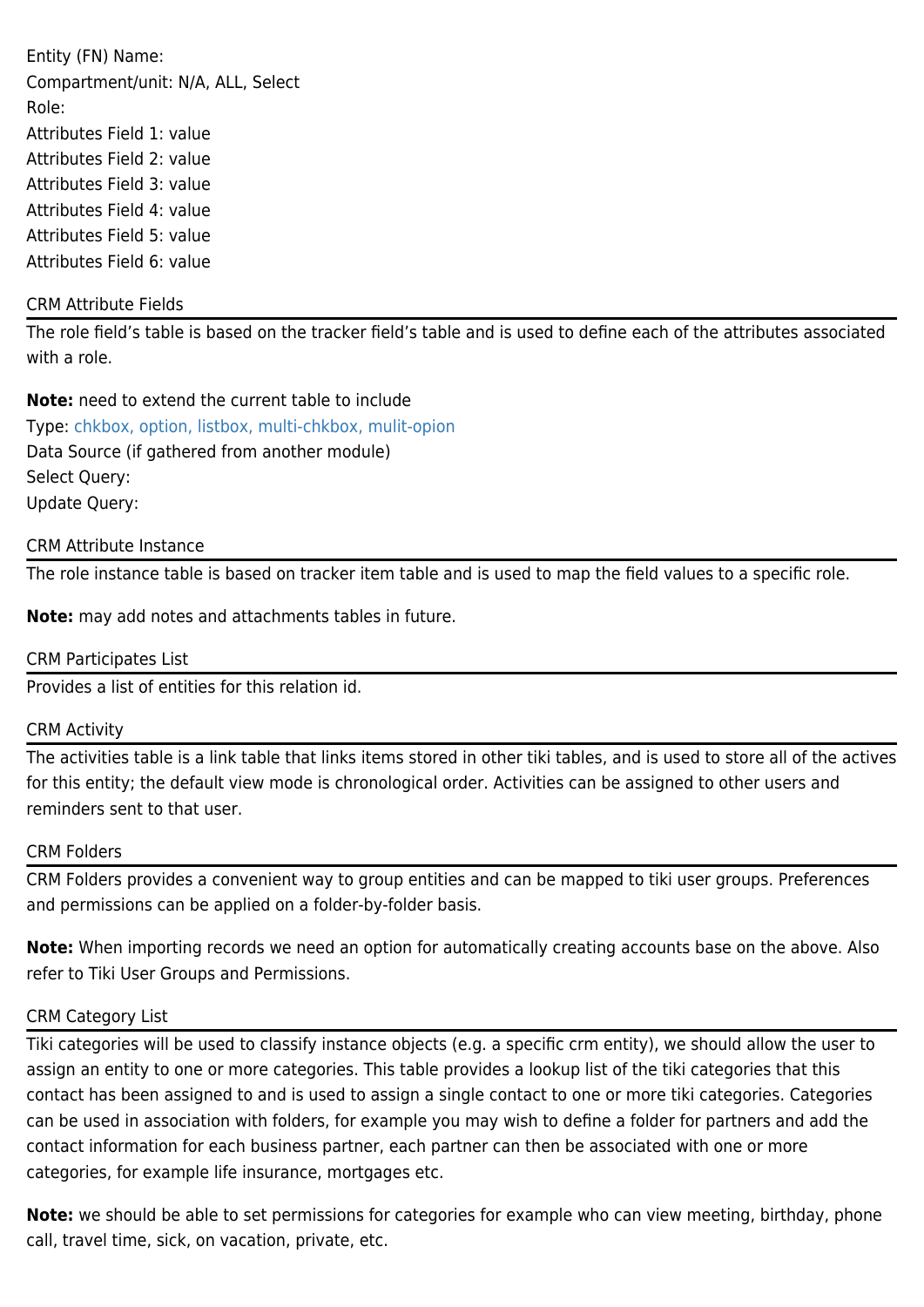#### CRM Global Preferences

The global preferences table will hold configuration information that is global in nature, this table has yet to be refined.

- CRM: Use HOME contact method during hours, this is to allow the activity log call option to selected the correct contact method (email voice mobile etc)
- CRM: Use WORK contact method during hours this is to allow the activity log call option to selected the correct contact method (email voice mobile etc)
- CRM: Default View (Properties (sum, detail, events, relations)), List (tabs (people, company etc..))
- CRM: Default list view, Select which fields appear in the List View (A-Z) as well as their order.
- CRM: Default filter and category?
- CRM:USER:Use email application [mailto:: open windows default mail app or internal copy to field to tiki](#page--1-0) [webmail](#page--1-0)
- CRM|USER: Select the first five country names that appear in the contacts country dropdown list, used as a kind of shortcut.
- COUNTRY ID: used to determine if a contact address is international or not? WE COULD USE TIKI-  $\&igtGENERAL(Dis played time zone:$
- Collapsible Activity list [No](https://tiki.org/Yes)
- TEL FORMAT, default telephone format e.g. +00 (00) 0000-0000
- Number of items per page (will be incorporated as part of the list view)

Issues, Possibilities and Comments

The following table are not show, but may be included later

- 1. Pick Lists table may be added, the purpose of which is to provide a list of acceptable values for each field, unlike a list box, a pick list allows you to select multiple items and have the item represented as a icon (e.g. hobbies list, or services used list etc.)
- 2. Spite address street field into sub-fields (e.g. Name, Street No and Street Name) in-order to allow for a more intelligent map referencing url.
- 3. We should really have some credentials tables for key management, but that's another feature altogether a KMS, maybe in the not to distant future.

#### **Other tables of interest**

Tiki\_wiki\_attachments Tiki image Tiki files Tiki comments

### Issues, Possibilities and Comment

The following table are not show, but may be included later

- 1. May need to add some tables to define how contact groups map to tiki user groups, possible not required?.
- 2. Map tiki categories to contact categories or use tiki categories
- 3. Pick Lists table may be added, the purpose of which is to provide a list of acceptable values for each field, unlike a list box, a pick list allows you to select multiple items and have the item represented as a icon (e.g. hobbies list, or services used list etc.)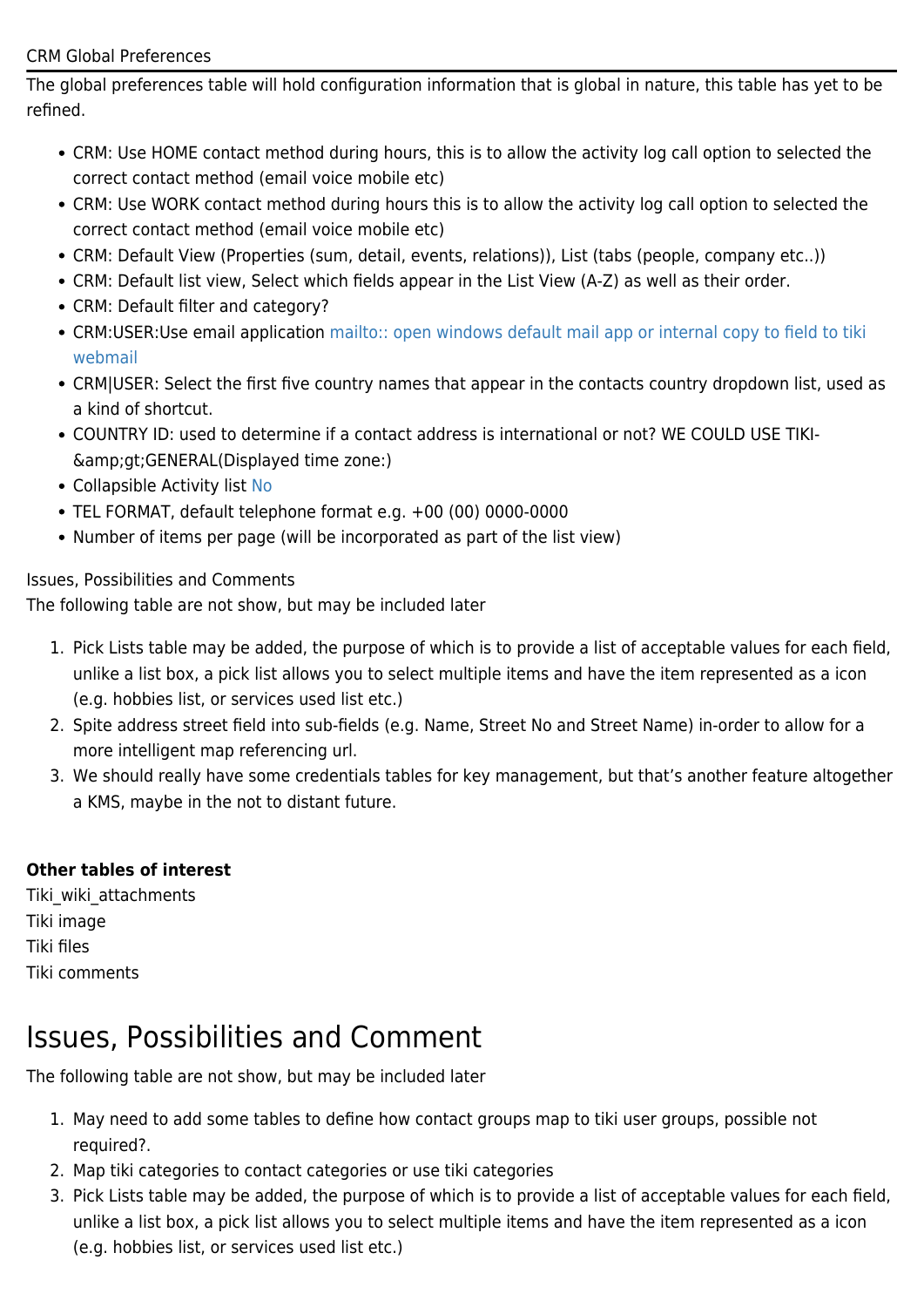4. Spite address street field into sub-fields (e.g. Name, Street No and Street Name) in-order to allow for a more intelligent map referencing url.

# Tiki Theme Control

**How do we add crm as a tiki section?**

# Phone Dialer

Determine telephone call location based on ip location, this presumes that all number are entered in the correct international format. We also need to add the following: Dialing prefix (e.g. Calling Card #)

# Modules and Blocks

The following block/modules can be used to navigate contact entities and can be assigned in the same ways as tiki modules.

- Clipboard block dual-purpose block 1] can be used as bookmark (e.g. tagged items are placed in the clipboard. 2] can be use too copy and PAST tagged items.
- Relationships (only visible from properties view of people and org) provide an hierarchical view of relationships for the select entity.
- Activity List for a specific entity, the idea is that you could use this block/module from other modules
- Calendar, provide a block using the calendar (being developed by mose) to display the contacts calendar.

#### **Maybe?**

- Person List, the idea is that you could use this block/module from other modules such as a Projects module
- Org List, the idea is that you could use this block/module from other modules such as a invoice module

# GUI and Views

## Global /Navigation View

The global view is nothing more that a header with a number of command which are consistent across all views Commands Global: The following commands are available from the list view

- New & amp; gt; goes directly to properties view
- Add/Import all from vcard, cvs, outlook, Idap etc!!
- Save/Export all vcard, cvs, outlook, sql, ldap etc!!
- Print (all pdf, biz cards)

## List View

The list view is used display, sort and find entities, there are currently four tabs one for each of the following lists [People | Organizations | Relationships | Activity]. The administrator should have the option of specifying which fields are included in the list view.

 $\pmb{\times}$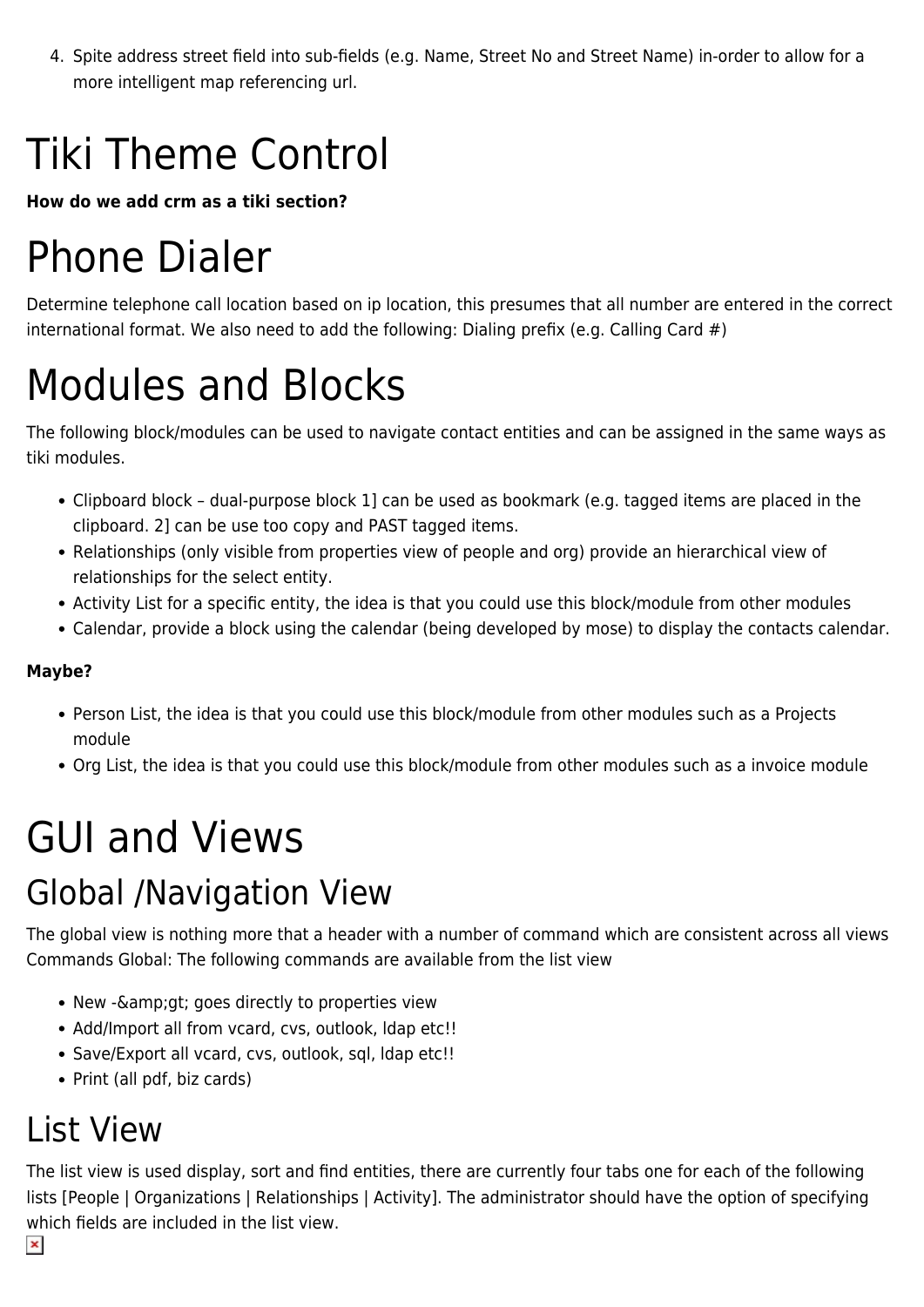Each list will provide the functionality to select and manipulate multiple, entities can also be sorted using any of the fields defined. Some field values may have shortcut links, for example if the email field is shown you can click on the email address which will launch the email app as specified by the contact preference.

Each list page will have a footer which will display the current page, number of pages, page 1…n, first, last, next and previous as well as the number of records and the first and last record currently display on the screen. The record creation date and the record last modified by xxx on date. May add link to select all.

## People Organization Relationships Activity Properties View

The properties view is used to navigate and edit an entity and its associated properties. This screen(s) is split into two regions (top and bottom) the top region is used to display the entities properties (details, events and relations) and the bottom region is used to display the entities activity in chronological order (notes, tasks, calls etc).

Figure 1 - Mockup Example Screen  $\pmb{\times}$ 

## People

Person's properties are split over four tabs, primarily to allow space for the activity log to be shown.

- Summary Tab (not shown), allows the admin to specify which of the details, events, relations and activity items to be shown.
- Details, is a fixed form, which describes the entity contact details?
- Events, display all the events for this entity
- Relations, display a list of relationships for this entity, custom fields are assigned to relationship roles.

**Note:** Where are we going to put the entity notes (a single notes field) and digital ids (public key). Notes are specific to this contact and are not linked to activity, the main reason they are included is so information is not lost when importing contacts. However this field may be useful if you want to add notes about this contact e.g. take station road train to Bakersfield and wait for Fred. Alternatively we could create a note item in the activity list for this contact and mark it as the primary/sticky note!!

### Summary

The summary view provides a read only view of the person. The view is a combination of user-selected data from the other tabs, details, events, relationships and other.  $\pmb{\times}$ 

### Details

Provides the details for this person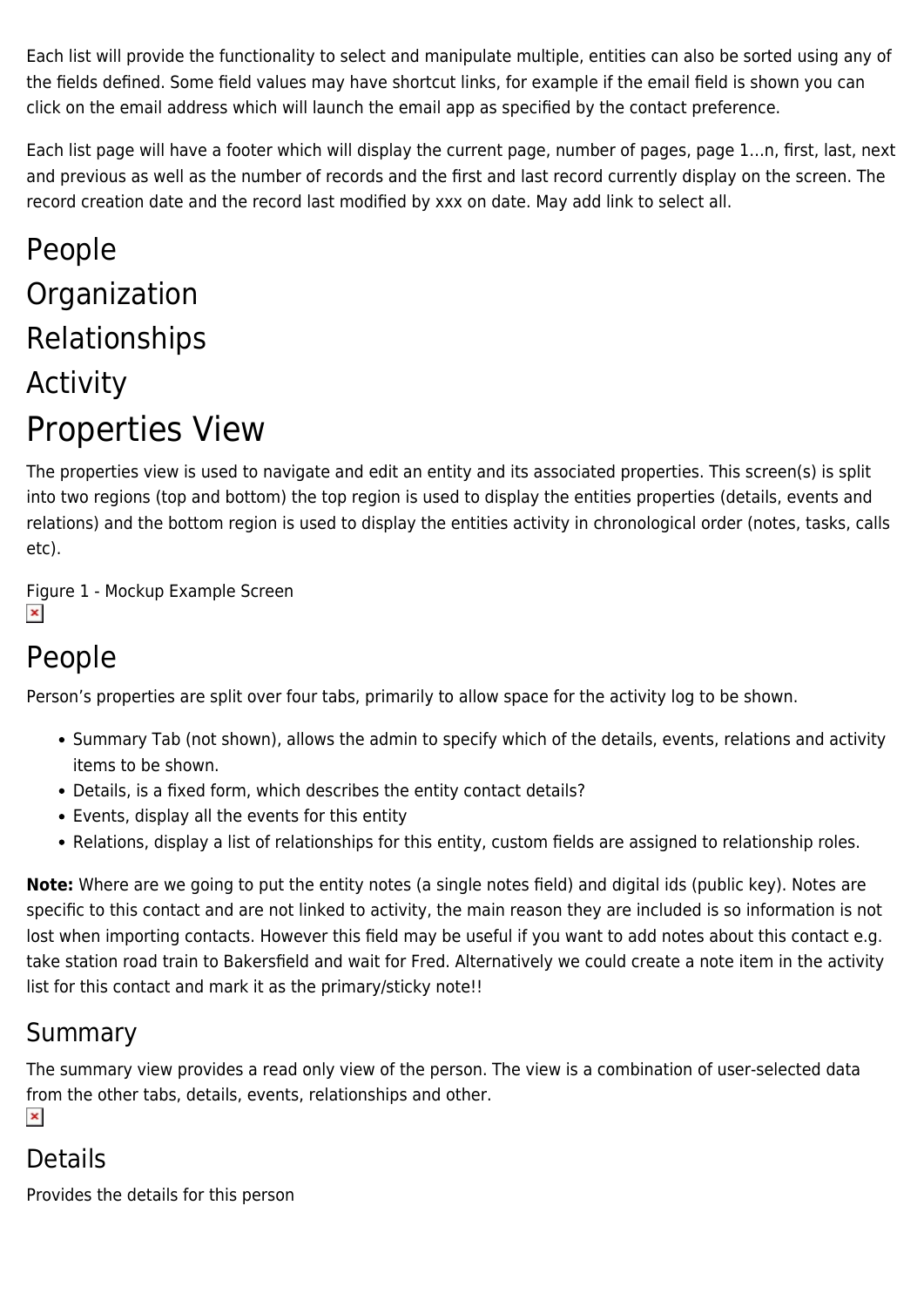### Events

Events are simply a convenient way of adding and viewing calendar events for a specific contact and will use the existing tiki group calendar, and can be used to define activities such as:

- Birthday [date, who do I remind](https://tiki.org/date,%20who%20do%20I%20remind)
- Anniversary
- Pay Review
- Customer Service Review

#### Other Calendar Options

#### Meeting/Appointment [Request/Schedule](https://tiki.org/Request/Schedule)

- Subject
- Location [] online meeting [x](https://tiki.org/x) netmeeting | netshare event, event address []
- Start Date [] Time
- End Date [] Time
- Recurring event [dialogue see outlook](https://tiki.org/dialogue%20see%20outlook)
- Reminder [1 hour before](https://tiki.org/1%20hour%20before) | show as [busy | tentative| out of office | free]
- Invite Attendees bTo [email.addresses](https://tiki.org/email.addresses)
- Send attachments:
- Attendees Availability: [dialog see plan a meeting outlook](https://tiki.org/dialog%20see%20plan%20a%20meeting%20outlook)

Forward as iCal \*.ics (add attach .ics)

### Relations

Used to view and define relationships for this contact, relationship can be defined as

- People-2-People (steve->father->aaron)
- People-2-org (steve->directory->si3)
- org-2-org (si3->subsidur/division/department->asdell)
- Group base relationships 1:M can also be defined for things such as sales opportunities.

Creating new relations involves specifying the following instance information

- Relationship Name []
- Description []
- Which People are involved in this relationship []
- Which organizations are involved in this relationship []
- When does this start date []
- When does this end (if any) []
- Values for each of the user defined fields for this relationship type

The Relationship definition screen allows you to define the relationship role along with the attributes for this role. Attributes are based on tracker fields are there is no limit to the number of attributes allowed to describe a relationship.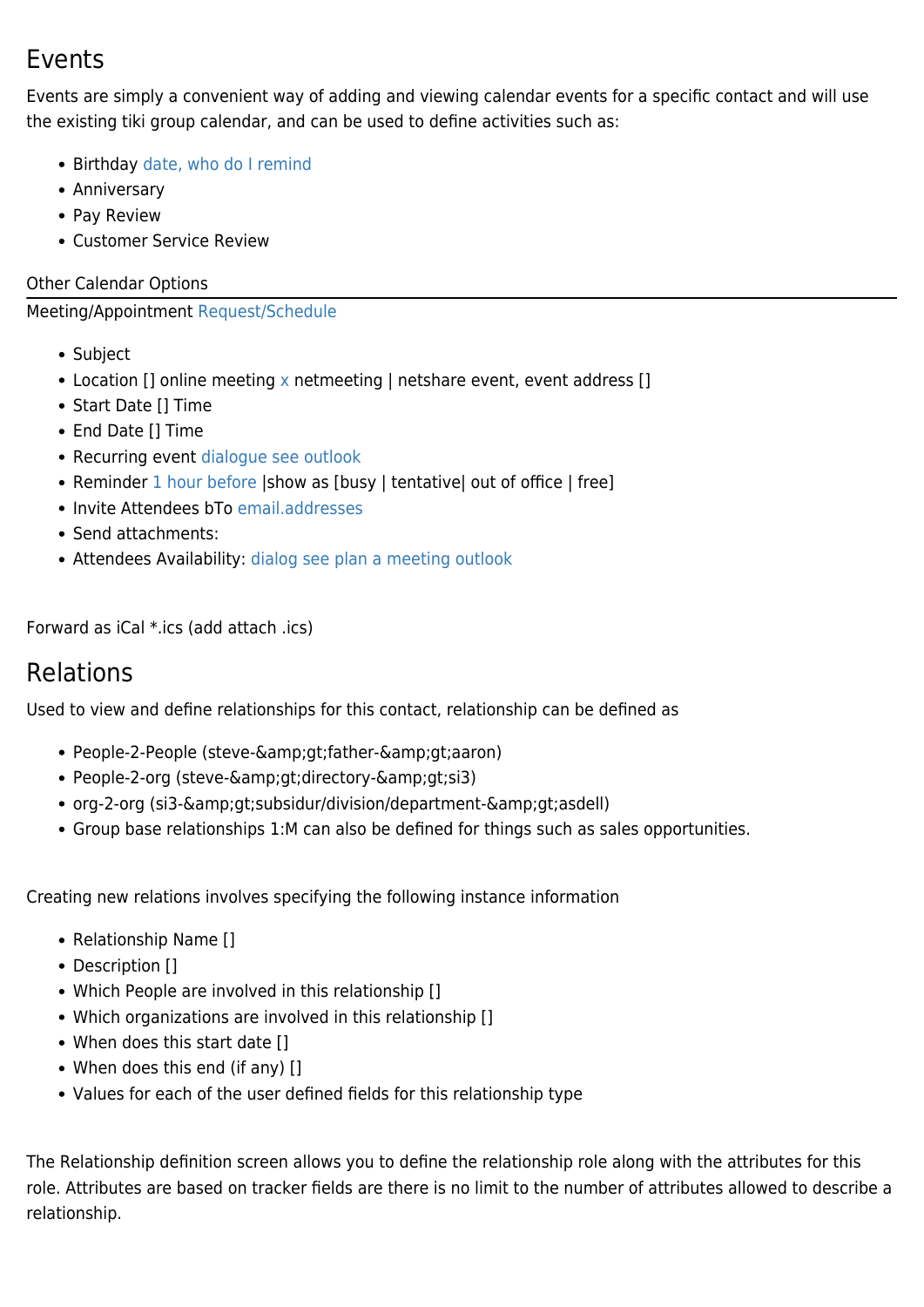- Type: org/person
- Entity (FN) Name:
- Compartment/unit: N/A, ALL, Select
- Role Name:
- Unlimited user defined Attributes

Example Sale opportunity could be defined using the following attributes

- Close date
- Sale stage
- Potenta revenue: 1 zillion
- Profilt margin [10%](https://tiki.org/10%) I
- Description

### Organization

Organization screen layout follows the same conventions as found in the person properties. Organization properties are used to define the various attributes that describe the organization, such as department's etc. People may be linked/mapped to each department or roles but the details of that person are store in the person.

### Events

The events property view will follow the same conventions as those found under both people and organizational events.

### Relations

The relation's property view will follow the same conventions as those found under both people and organizational relations.

# Discussion/Participation

Please feel free to add you comments and suggestions here!

**CRM & email**: I'm no expert on CRM, but I've used a CRM program for a few years. It automatically files incoming emails along with the corresponding contact records (ie whichever record has the sender's email address). It's very convenient to view all the email correspondence with a particular individual. With that in mind, the CRM module should be able to do something like this:

- 1. Incoming emails automatically become tiki-pages
- 2. A separate page exists for each Contact which includes links to each email-tiki-page.
- 3. A special page lists links to each unread email
- 4. New emails which arrive from unknown addresses are automatically linked to an automatically created contact record.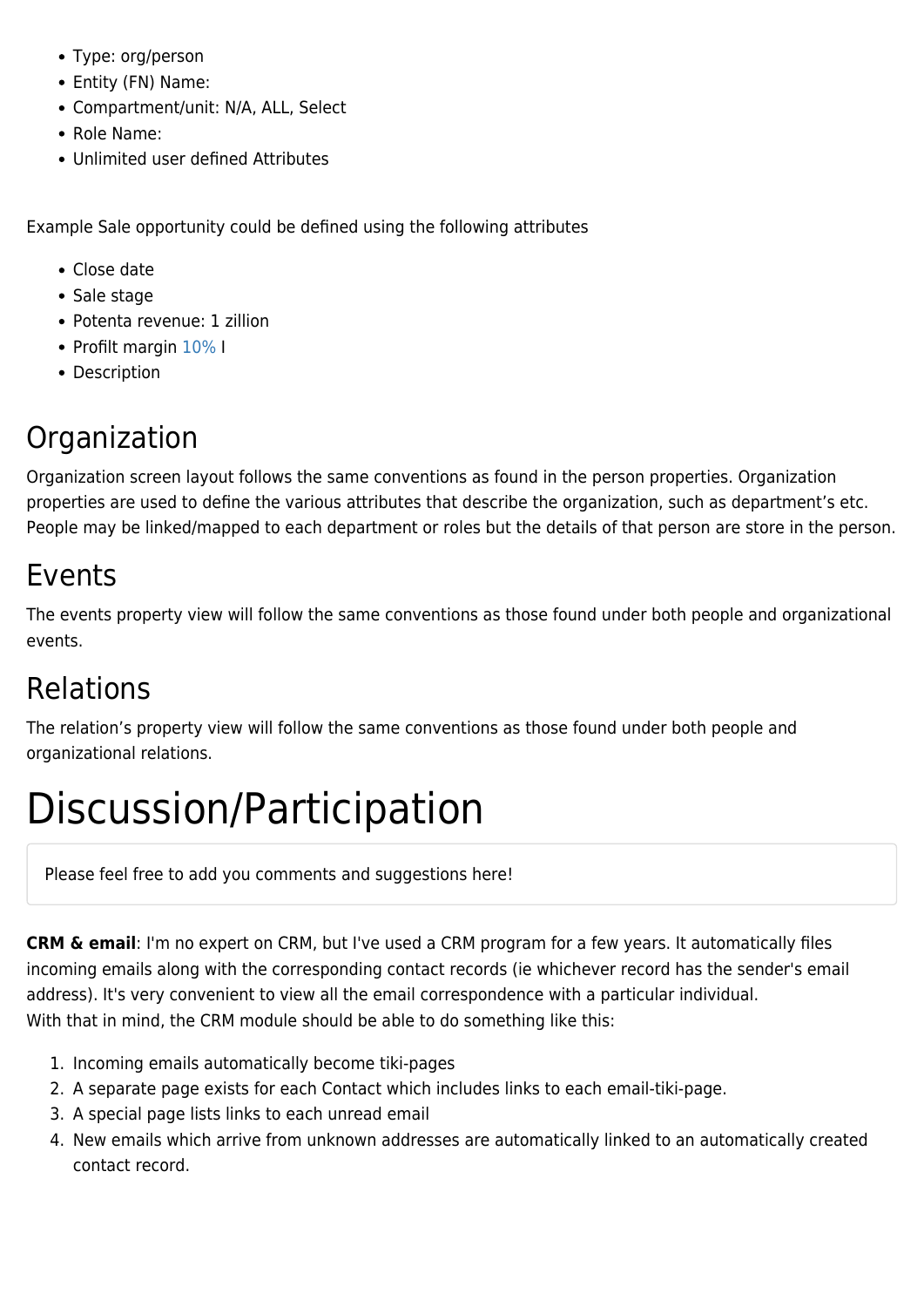## Some random thoughts and comments:

#### $[-]$

(1) Great document and great start.

thanks for your imput, this is the kind of stuff that will make it CRM/ERP work! I am currenly working on a revised page, which will incorp you comments!!

(2) Here is a start to a list of closed-souce competitors:

- Goldmine--http://www.frontrange.com
- OnContact--http://crm.oncontact.com
- Microsoft (Great Plains)--http://www.greatplains.com
- Oracle CRM/ERP--http://www.oracle.com/applications/
- SAP CRM/ERP--http://www.sap.com/solutions/
- PeopleSoft--http://www.peoplesoft.com/corp/en/products/line/index.jsp

(3) There are fairly large differences between the top three and the bottom three in the above list. The top three focus on small-to-medium businesses and the bottom three focus on medium-to large businesses. I think Tiki CRM/ERP should be focused to target one set or the other.

We still need to do some work on defining the boundaries between CRM and ERP as there is an ERP group. However I belive Tiki CRM will traget the first three, at least for now. I firmly belive tiki will mature into a solution which can compete with the bottom three over time (probably the next 12-18 mths), and hopefully we drag expand CRM functionality as tiki grows.  $\vert \mathbf{x} \vert$ 

(4) I think integration with other CRM/ERP/groupware applications needs to be thought through, particularly for small businesses who use standard off-the-shelf packages (i.e. Quickbooks) to manage their businesses. Tiki CRM/ERP should be able to share information with the likes of Quickbooks, MS Money, etc.

I agree, and I know [Ben Tallman](https://tiki.org/UserPagebtallman) has created a CRM module (more Sales Force Automation) and integrated it with Quickbooks. However I do not think his code is GPL.

Saying that I think Quickbooks intergration should be part of the ERP tiki group, and this project should focus on CRM features. I am in the process of updating this page to reflect this.

(5) Another great feature is the ability for Tiki to tie itself into voicemail systems so that we could "see" our voicemails and access them through Tiki. Tiki could link itself into our cell phone or landline accounts. Some functions could be:

- calls could be logged.
- caller details could be written to the database with a 'submit' button,
- if we click on a call, our phone would ring and play the voicemail for us (eliminating the need to listen through our list of voicemails serially),
- we should be able to write comments or notes about each voicemail.
- indicate whether a voicemail was returned or not,
- assign certain voicemails (depending on caller) to an assistant if the call needs to be addressed with urgency,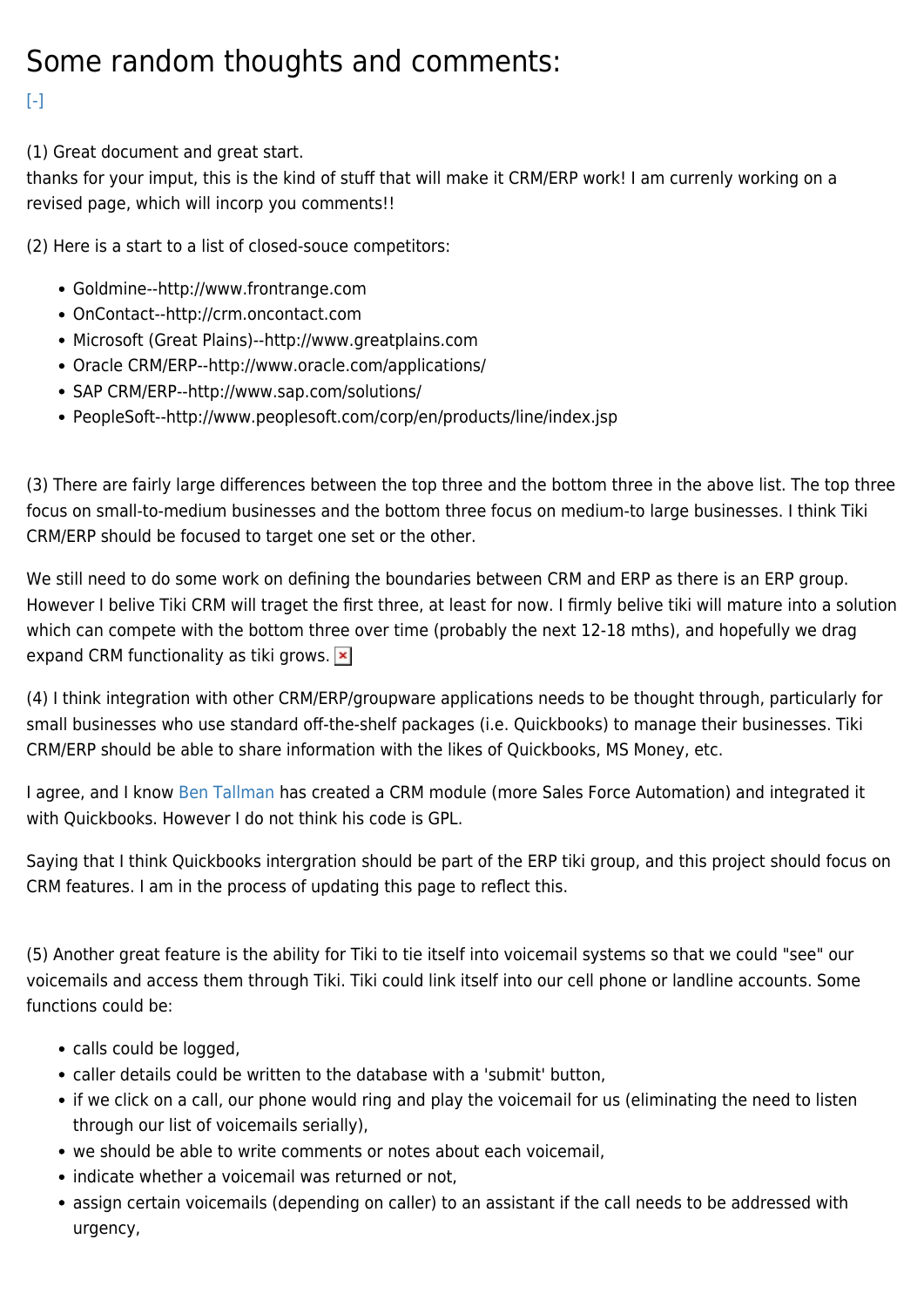• more?

I like these ideas and would like to include them as CRM functions! I think the i think you can nav a voice mail system with dftm tons, but have no idea on how to download/record voice messages from a browser, it would be easy to save a binary blobs and addd comments and notes etc!

lets think ..... any ideas?

CRM and EMAIL perfect. With a little rewiring of what is already in Tiki a basic CRM is attainable immediately.

These are my thoughts:

- 1. Streamline Database Integration for these modules in this order:
- a. user/group/category
- b. bookmarks
- c. contact information
- d. marketing production info/notes
- e. email correspondance/folder

#### Reason:

DB integration in to one DB table/template for bookmark/user/contact/marketing/email info will allow you to streamline data in ONE SQL entry per user/contact/company editable by MANY forms. Why have a seperate DB for Bookmark and Contact? If the Bookmark will end up being the Contacts Web URL?

Every time you enter a Bookmark or Add USER.... a form is delivered that will allow you to enter:

Bookmark (company URL) Category Group User (customer) Contact Info (phone, addy, email, custom fields, "web url" is BOOKMARK) Market/Prod (Galaxia Integration, File Gal, notes, Consultant, Newsletter) Email (All Email related to this User/contact in it's own specefic folder)

#### CRM TEMPLATE:

Conglomerate above mentioned modules in to ONE FORM browsable with little tabs leading to contact info, marketing info and emails.

As follows:

Category-Group-User-Contact\_Info-Market/Prod-Emails

#### NAVIGATION:

- 1. CATEGORIES : Click on one category "California"
- 2. GROUP : Click on a specific group "Film Studios"